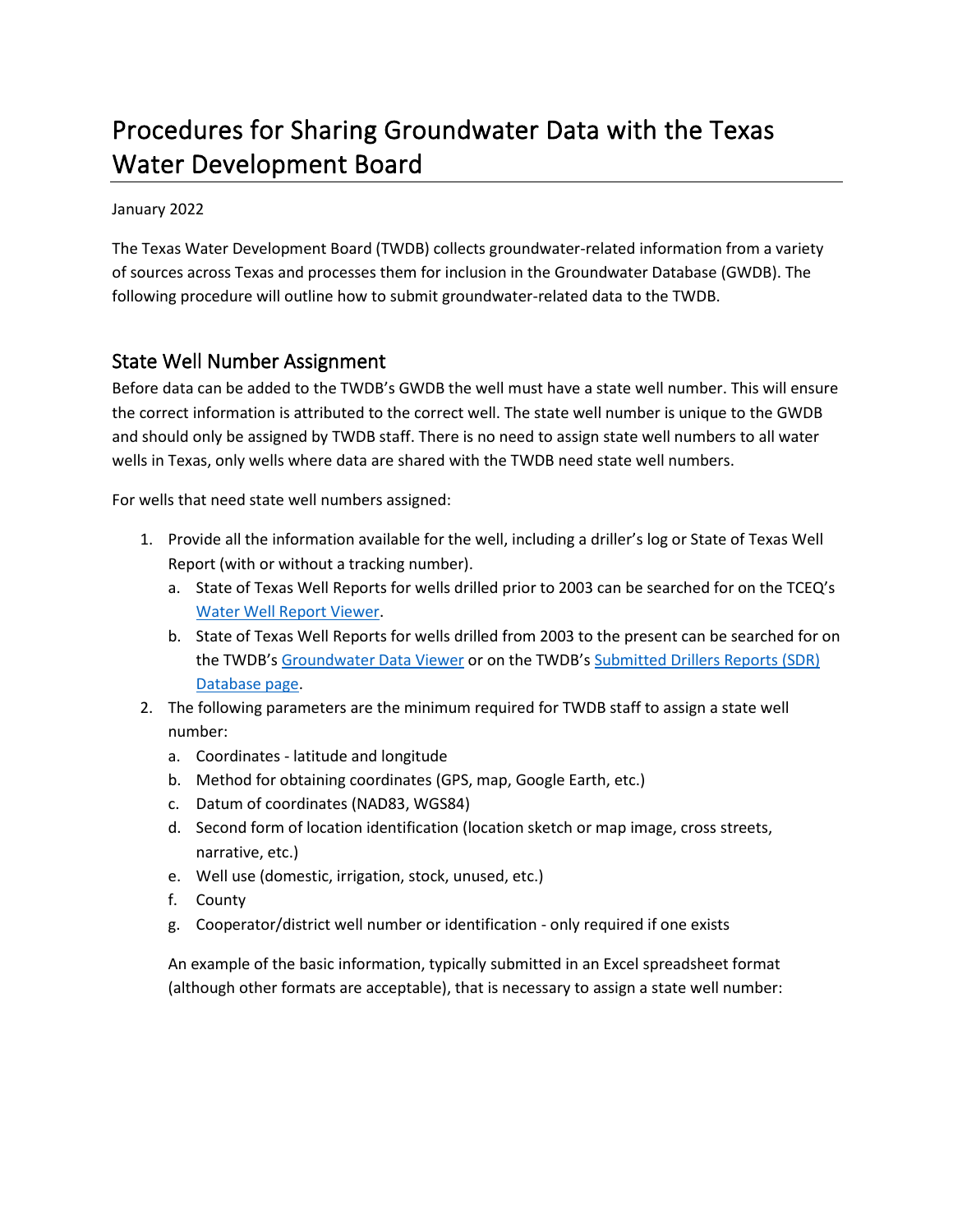|                 |                  | <b>METHOD FOR OBTAINING</b>                 |                                               |                                  |                          |                                | <b>DISTRICT WELL</b>    |
|-----------------|------------------|---------------------------------------------|-----------------------------------------------|----------------------------------|--------------------------|--------------------------------|-------------------------|
| <b>LATITUDE</b> | <b>LONGITUDE</b> | <b>COORDINATES</b>                          | <b>DATUM OF COORDINATES</b>                   | <b>LOCATION IDENTIFICATION</b>   | <b>COUNTY</b>            | <b>WELL USE</b>                | <b>NUMBER</b>           |
|                 |                  |                                             |                                               |                                  |                          | Observed or                    |                         |
|                 |                  | GPS, map, Google Earth, etc.                |                                               | <b>Provide either an address</b> |                          | reported use of                |                         |
|                 |                  | Also provide format of                      |                                               | or narrative of well             |                          | the well                       |                         |
|                 |                  | coordinates (degrees, minutes,              | NAD83, WGS84: your GPS location, or provide a |                                  | County                   | (domestic,                     |                         |
|                 |                  | seconds; decimal degrees;                   | unit should provide you                       | location sketch in               |                          | the well is irrigation, stock, | <b>Only required if</b> |
|                 |                  | degrees decimal minutes; etc.)              | with this information                         | separate attachment              |                          | located in unused, etc.)       | one exists              |
| 320203          |                  | 954518 GPS - degrees, minutes seconds NAD83 |                                               | 17750 N US HWY 287               | <b>Anderson Domestic</b> |                                |                         |

A state well number assignment Excel template can be downloaded from the GWDB Data Submission webpage.

- 3. Additional information that is helpful but not required includes:
	- a. Well owner
	- b. Well driller
	- c. Date drilled
	- d. Well depth
	- e. Screened intervals
	- f. Aquifer
	- g. Driller's log or State of Texas Well Report (with or without a tracking number)

#### Water Level Measurements

All groundwater level data shared with the TWDB must provide the following minimum parameters:

- TWDB assigned state well number
- Depth to water from land surface in feet submitted value should have the measuring point already subtracted.
- Complete date of measurement (month, day, year)
- Instrument used for measurement (steel tape, eline, etc.)
	- o **Note:** Continuous Acoustic Technology (CAT) was added as a new method in 2021. Please use this method for measurements obtained from on-site continuous sonic (acoustic) devices.
	- o Click here for TWDB-approved water level methods.
- Any comments about the measurement only required if they exist (e.g. pumping, recently pumping, spotty tape, changed well use, etc.). Please also include information on who measured the water level if it was somebody other than the cooperator, such as a Public Water Supply or consultant.

The water level parameters listed above can be submitted in any format, however large data deliveries must be in a comma-separated values (CSV) file or an Excel spreadsheet.

A water level submission Excel template can be downloaded from the GWDB Data Submission webpage.

Submit the data by sending it to [GroundwaterData@twdb.texas.gov.](mailto:GroundwaterData@twdb.texas.gov)